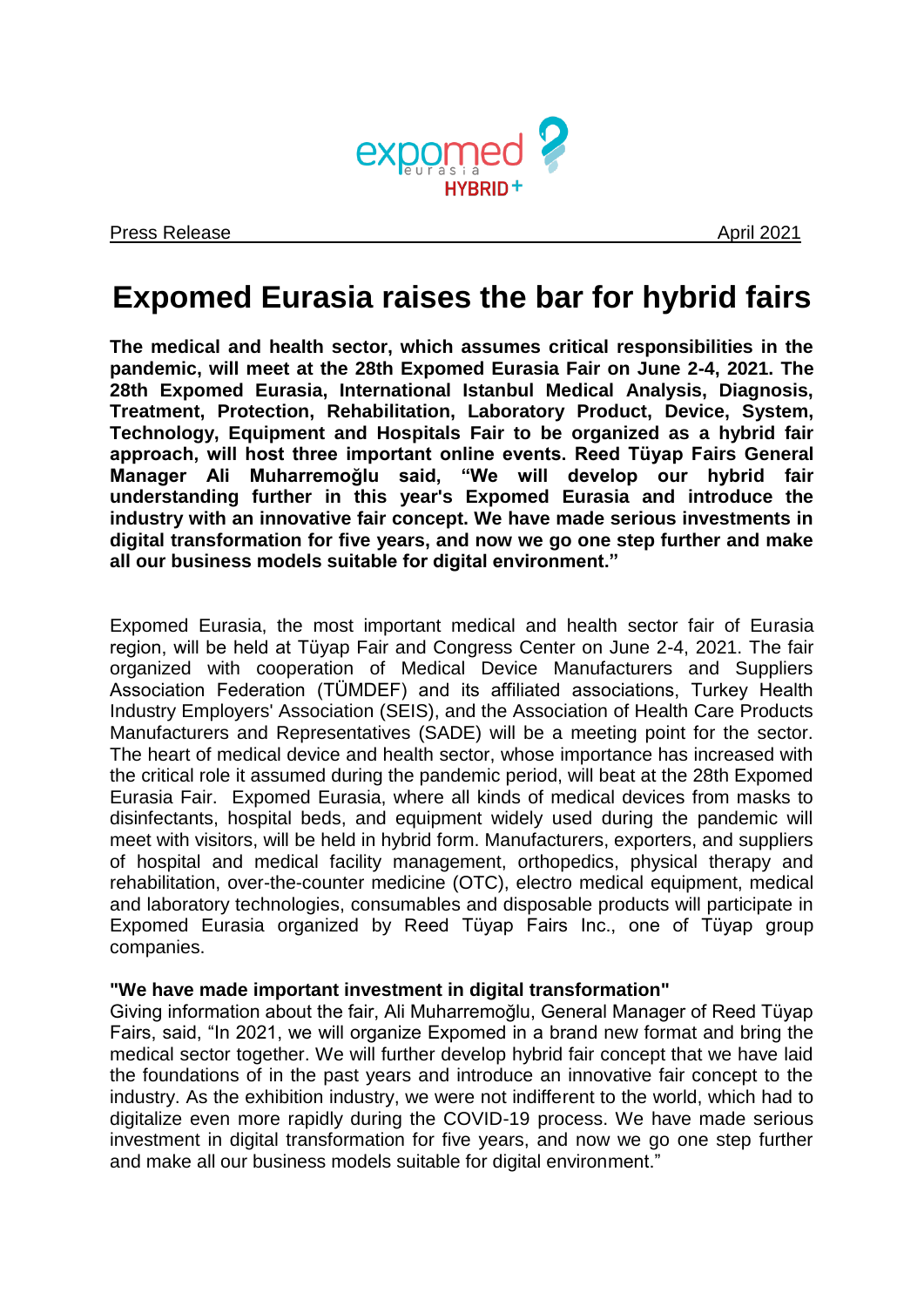### **"We established a distributor finding platform"**

Ali Muharremoğlu said, "We are strengthening our Expomed Fair with thematic online events in line with our hybrid fair understanding that we have implemented comprehensively this year," and gave the following information about online events to be held simultaneously with the fair: "Our online event, which will take place simultaneously with the fair, will be the Distributor Days on June 2-4. Our Expomed Fair is not only a product trading platform, but also a meeting point where participating companies can establish their distributorship networks and further develop their existing business networks by exploring new markets. In this respect, participating companies will have the opportunity to find representative offices in brand new regions and countries while international companies will find new business partners which will represent them in Turkey and surrounding territories in this threeday event, which will be held through Business Connect Program, focusing solely on distributorship negotiations."

### **Expomed is now stronger with online events**

Reed Tüyap Fairs Inc. will bring the participating companies of Expomed Fair together with the right potential business partners and customers on an online platform through Business Connect Program. Within scope of Expomed Eurasia Hybrid+, there will be 3 main online events via online Business Connect Program. The first of these will be the Hospital Days, which will take place on 26-27 May 2021. In this online B2B event, participating companies with a range of products and services in the field of hospital infrastructure and supplies, electro-medical devices and equipment, medical consumables and products such as non-prescription food supplements and vitamins will come together with the right buyers for two days on the online platform.

## **3-months business interview opportunity in 3-days fair**

Reed Tüyap, as a part of its new generation fair organization approach, will not limit the business meetings at Expomed Eurasia to only fair days, but will extend this period to a much longer period. Company's General Manager Ali Muharremoğlu said, "Between June 9 and September 9, 2021, it will be possible for our participants to make "online business connections" with their customers through the Business Connect Program. In this way, we will be able to provide our participants and visitors with a fair experience in digital environment for an extended period of 3 months after the fair."

#### **"We have already taken all our precautions"**

Reed Tüyap will take all necessary precautions required by the Ministry of Health regarding indoor areas at Expomed Eurasia, as in other fairs it organizes, and will fully implement international standards related to COVID-19 in its fairs. Saying that Tüyap Fair and Congress Center which was awarded with the first COVID-19 Safe Service Certificate by Turkish Standards Institution, Muharremoğlu continued his speech as follows: "Last year, Expomed Fair, which took place under strict biosecurity measures, performed well above our expectations. Our exhibitors left the fair very satisfied. The health of all our stakeholders has always been a priority for us. For this reason, we have already taken all our precautions in the field for our Expomed Fair, which will take place on 2-4 June 2021. We have an expert delegation to implement all issues such as HES code\* query, mask requirement, number of people per square meter in a way that will affect the comfort of our